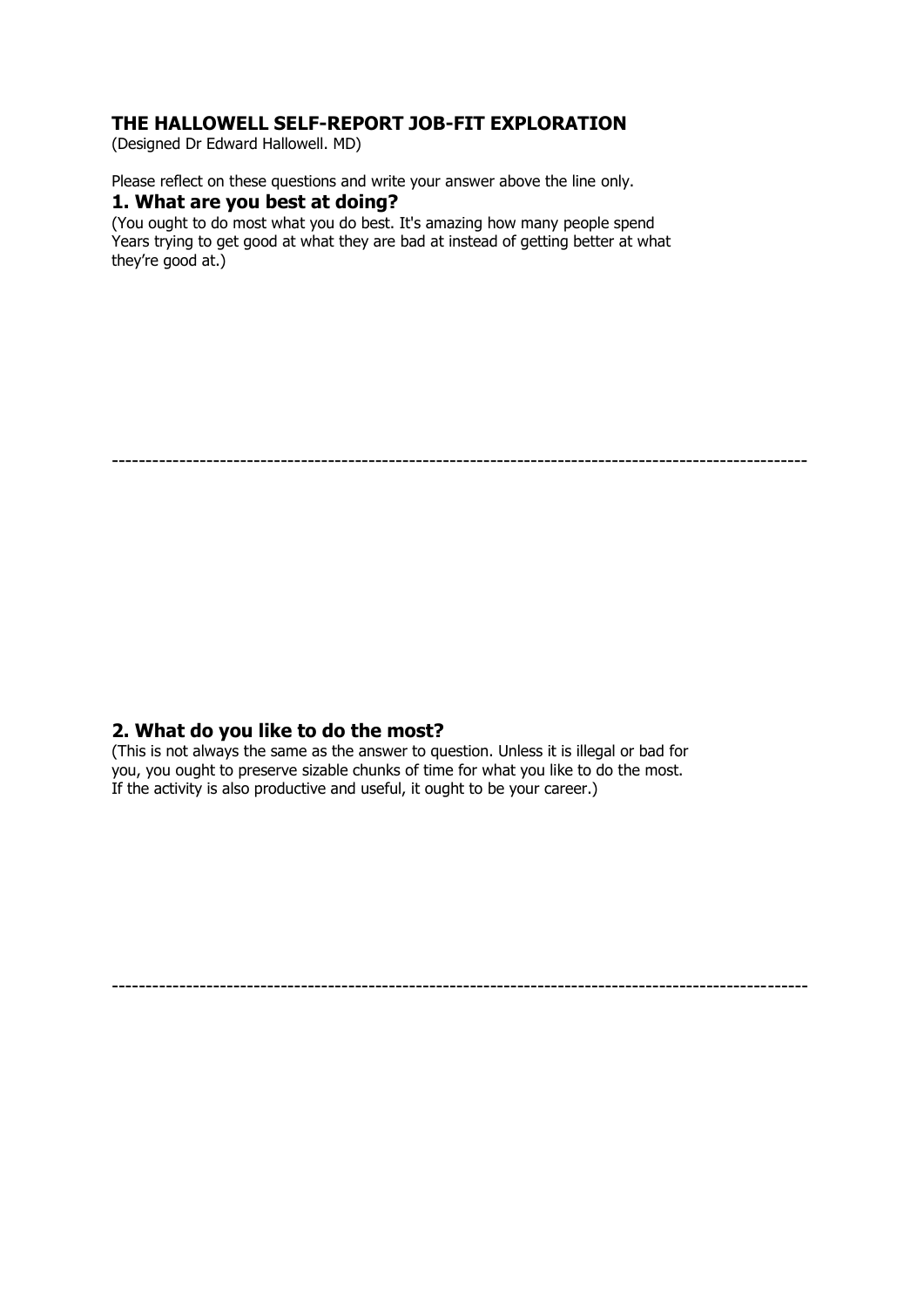# **3. What do you wish you were better at?**

(Your answer here may guide you to opportunities for ongoing professional development. On the other hand, it could be an indication of a task you could delegate)

-------------------------------------------------------------------------------------------------------

-------------------------------------------------------------------------------------------------------

### **4. What talents do you have that you haven't developed?**

(Don't say "none." Everyone has plenty of them. Pick a few. Do not hold back. Just because you name them doesn't mean you have to develop them. However, you might want to develop one or two.)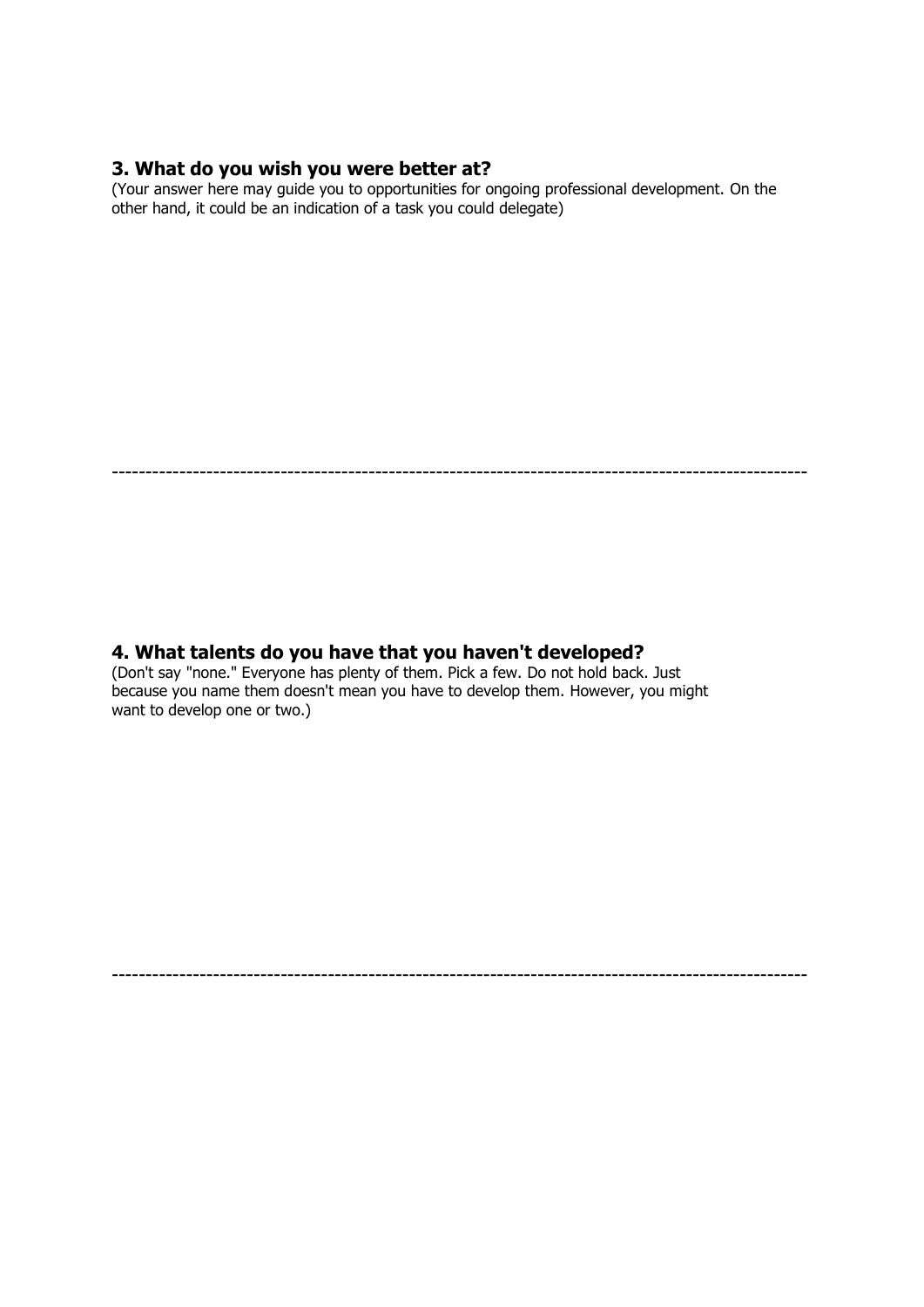# **5. What skills do you have that you are most proud of?**

(This often reflects what obstacles you have had to overcome, as we tend to feel proudest of what came hard.)

-------------------------------------------------------------------------------------------------------

-------------------------------------------------------------------------------------------------------

### **6. What do others comment on most often as being your greatest strengths?**

(This question is designed to help you identify skills you have but may not value because they seem easy to you.)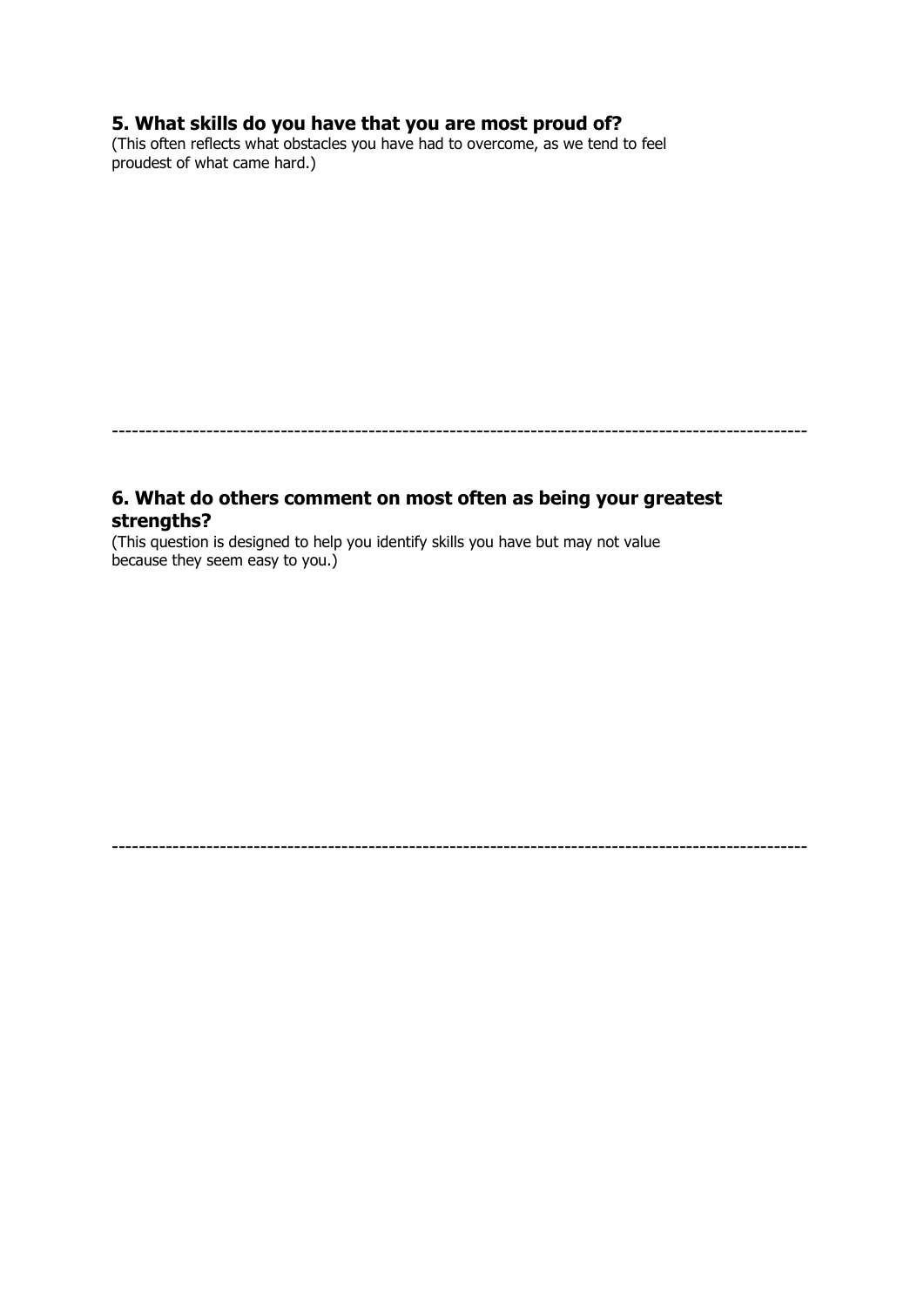#### **7. What have you gotten better at that you used to be bad at?**

(This gives you an idea of where putting in additional effort can payoff.)

-------------------------------------------------------------------------------------------------------

**8. What are you just not getting better at, no matter how hard you try?** (This tells you where not to waste any more time.)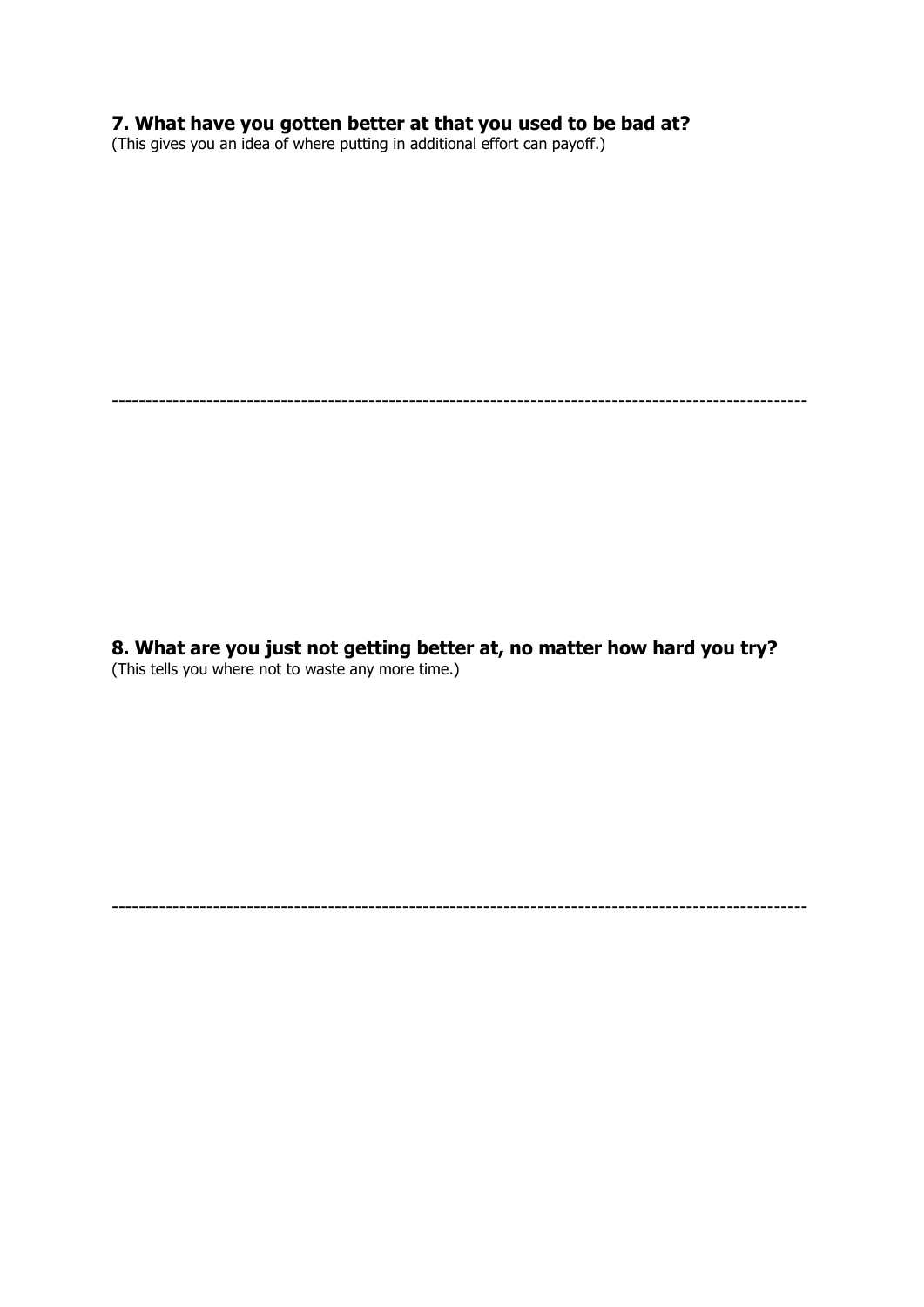# **9. What do you dislike doing the most?**

(Your answer here suggests what tasks you might want to delegate or hire out.)

-------------------------------------------------------------------------------------------------------

#### **10. The lack of which skills most gets in your way?**

(If you lack a skill required in your current job and you cannot delegate it, then that is getting in your way. Your answer to this question might lead you to take a course, read a book, or work with a mentor or coach.)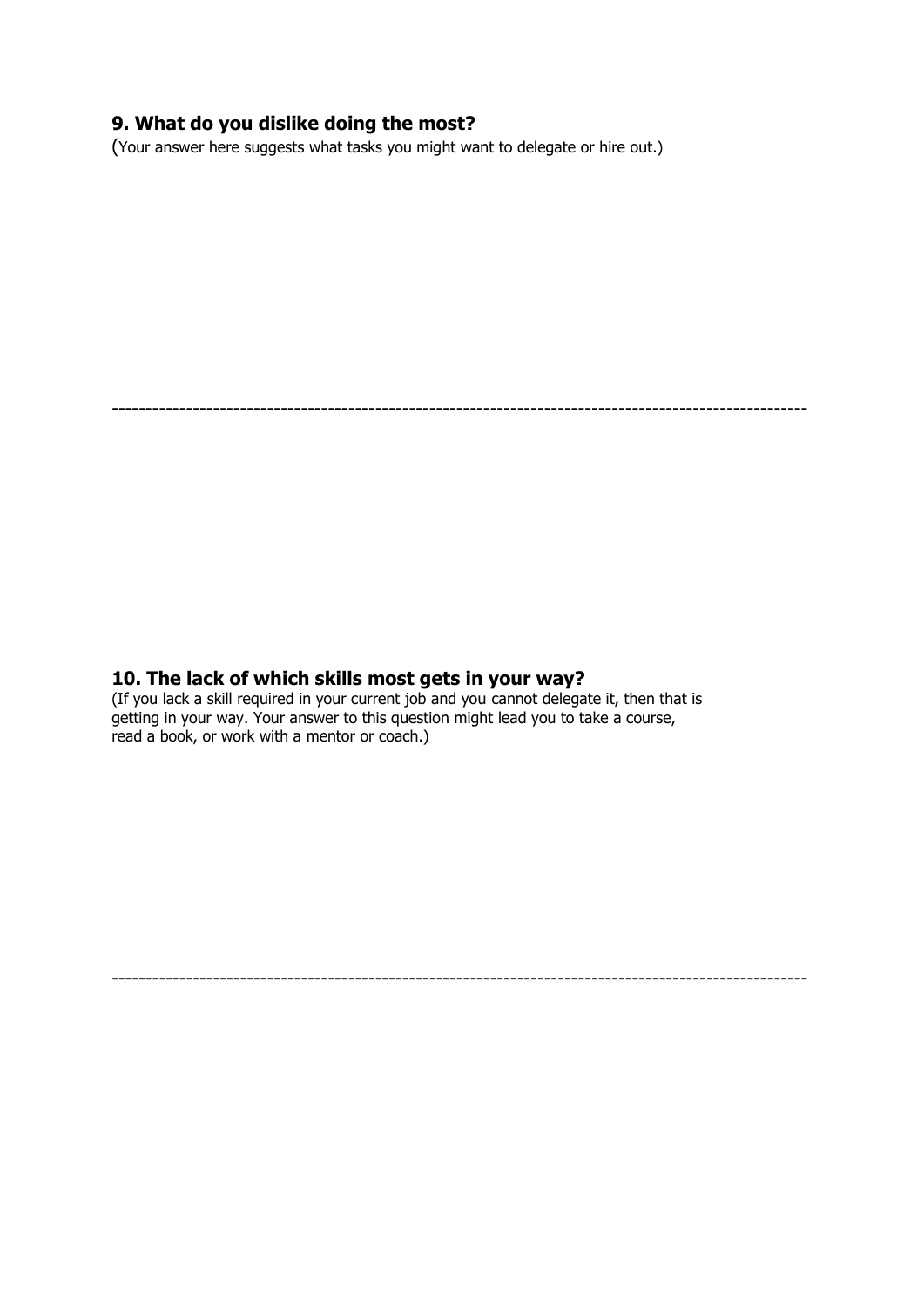## **11.What sort of people do you work best/worst with?**

(Do you hate to work with highly organized, analytic personalities or do you love it? Do creative personalities drive you crazy or do you work well with them? Make up your own categories.)

-------------------------------------------------------------------------------------------------------

# **12.What sort of organisational culture or environment brings out the best in you?**

(It's amazing how many people won't leave a culture they are totally unsuited to work in.)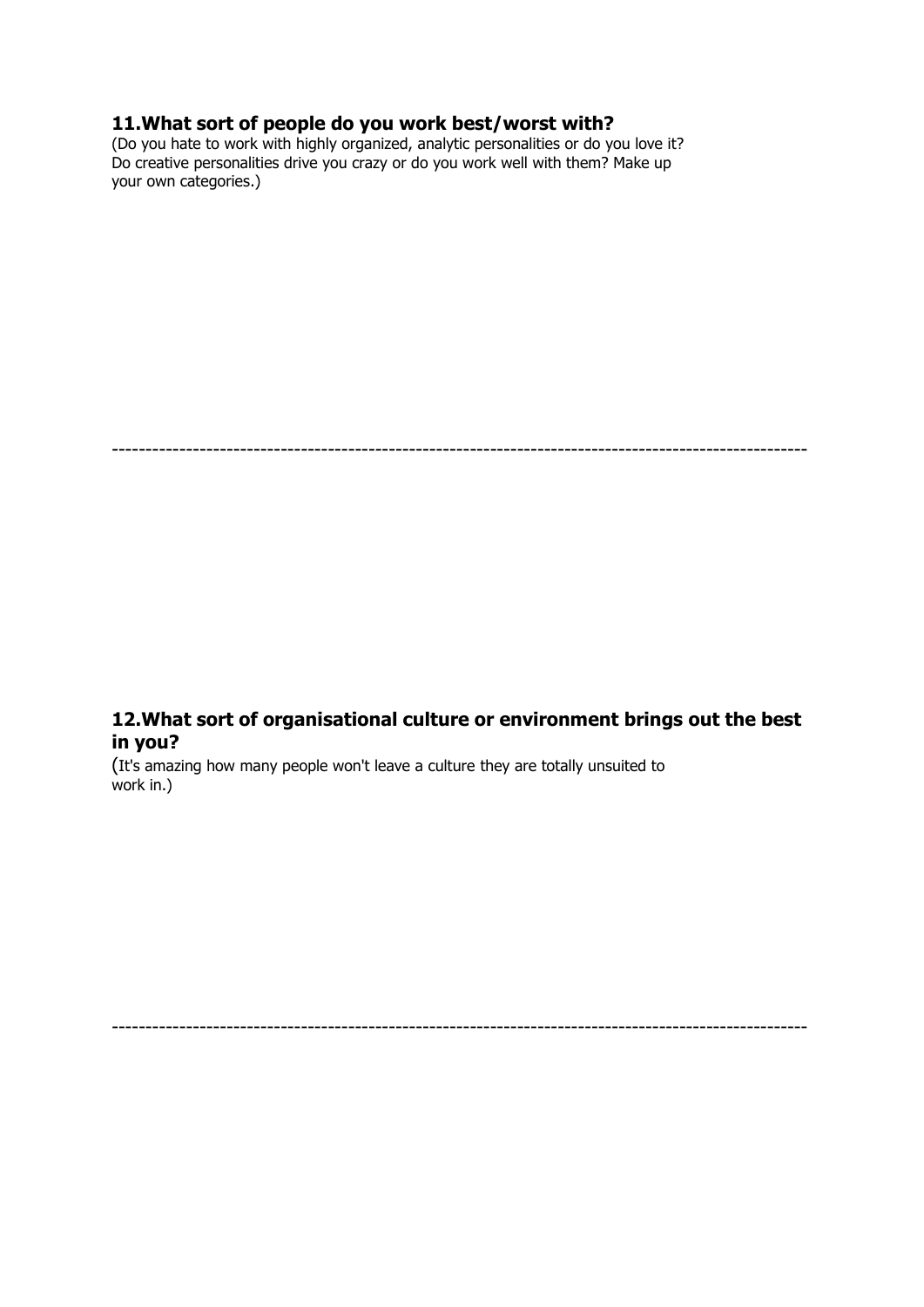### **13.What were you doing when you were happiest in your work life?**

(Could you possibly find a way to be doing that now?)

-------------------------------------------------------------------------------------------------------

**14.What regrets do you have about how you have run your career?** (Could you make any changes based on those regrets?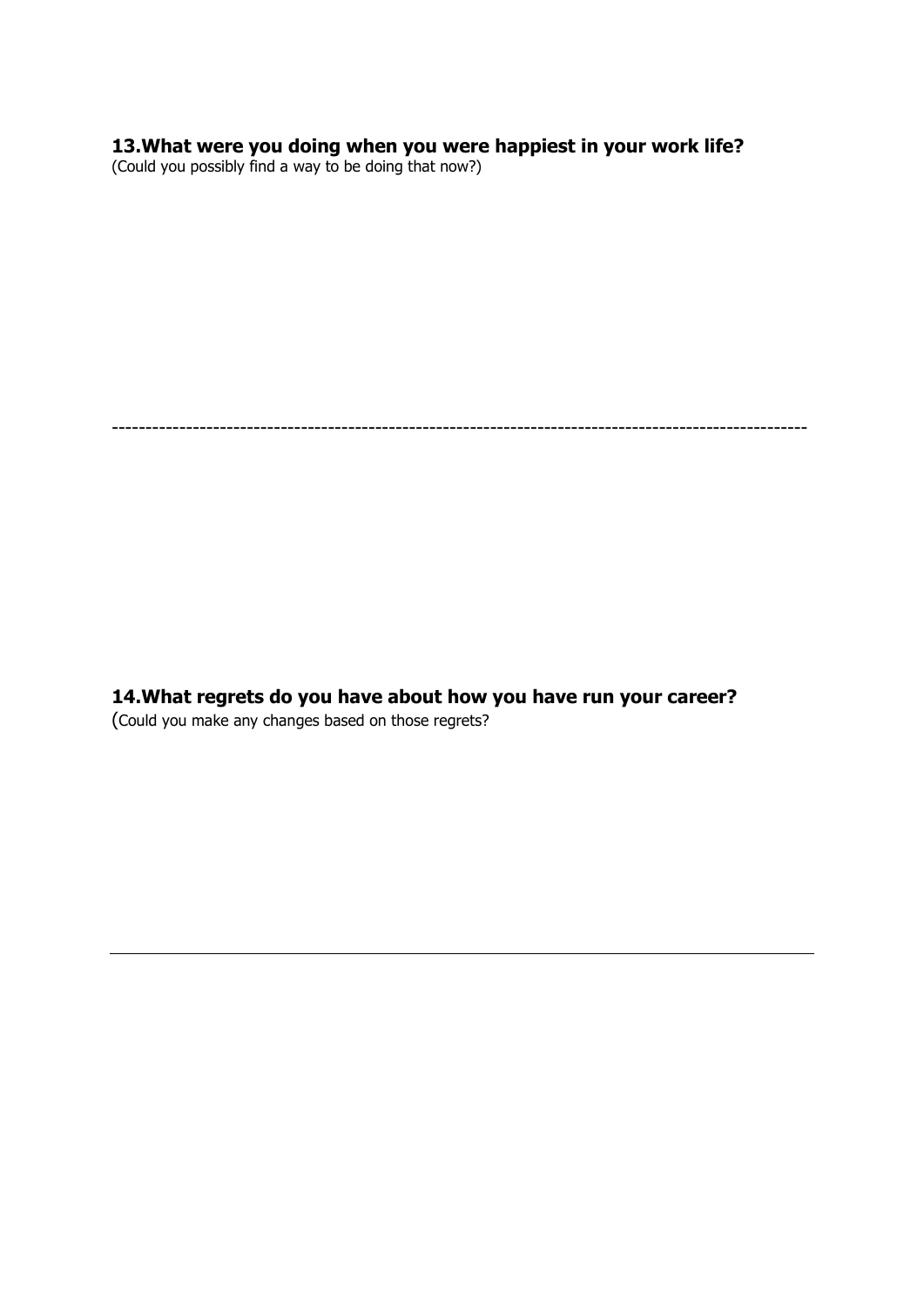#### **15.What are your most cherished work hopes for the future?**

(Knowing that fear is the only true learning disability, what stands in your way of realizing those hopes?)

-------------------------------------------------------------------------------------------------------

**16.What are you most proud of in your work/ academic achievements ?** (Your answer here is another tip-off as to what you should be doing.)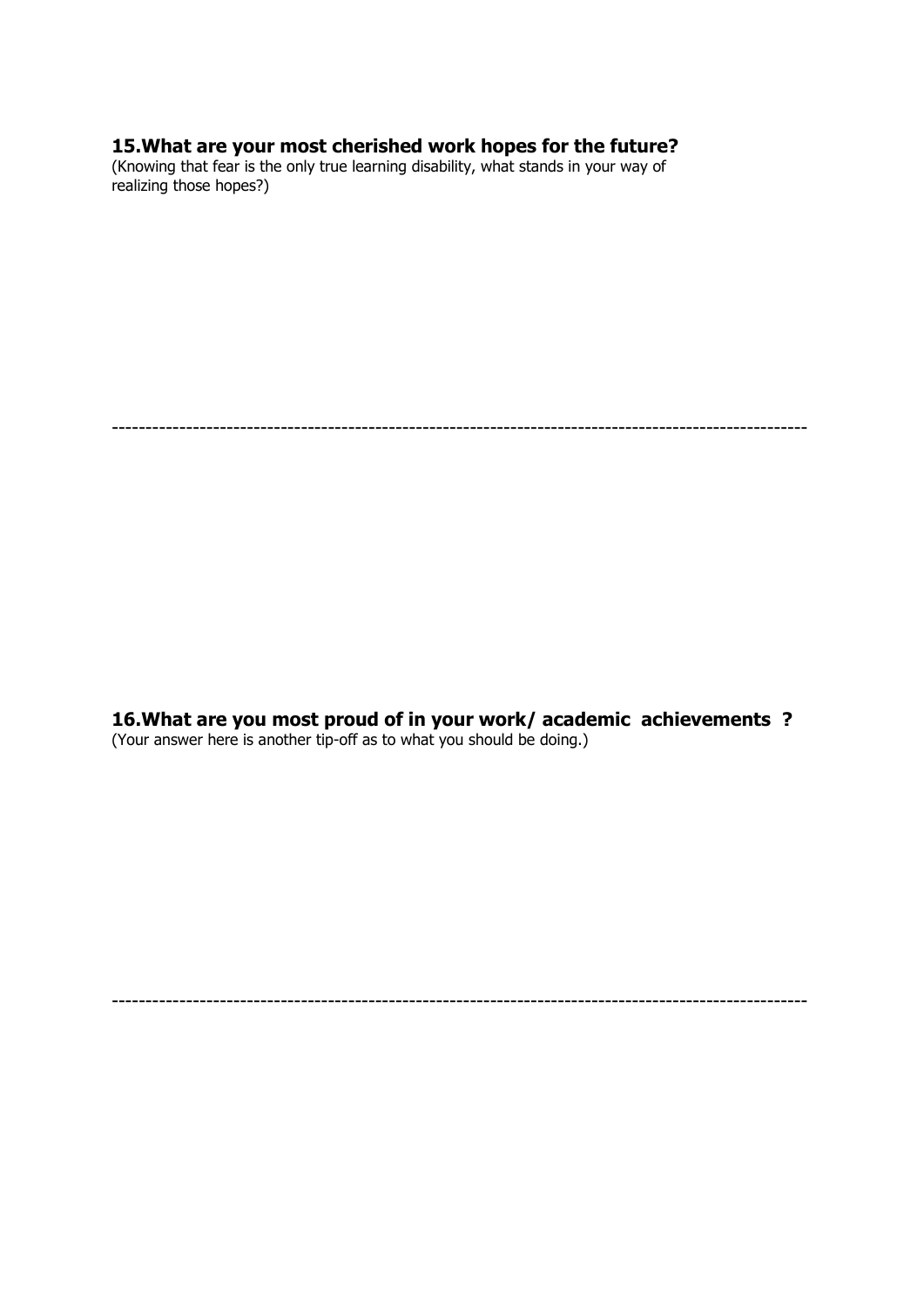### **17.What one lesson would you want to pass along to your children about how to manage their careers?**

(This question is another way of getting at your most important views on what you have done. What's worked, what hasn't.)

# **18.What was the most important lesson that you learned from your mother and your father (one from each) relating to work?**

(As you reflect on this, you will get an idea of how attitudes are passed along from generation to generation and shape how your mind works.)

# **19.What one lesson did the best boss you ever had teach you about yourself?**

(Tapping into the insight others have about us is extremely helpful. Others often know us better than we do.)